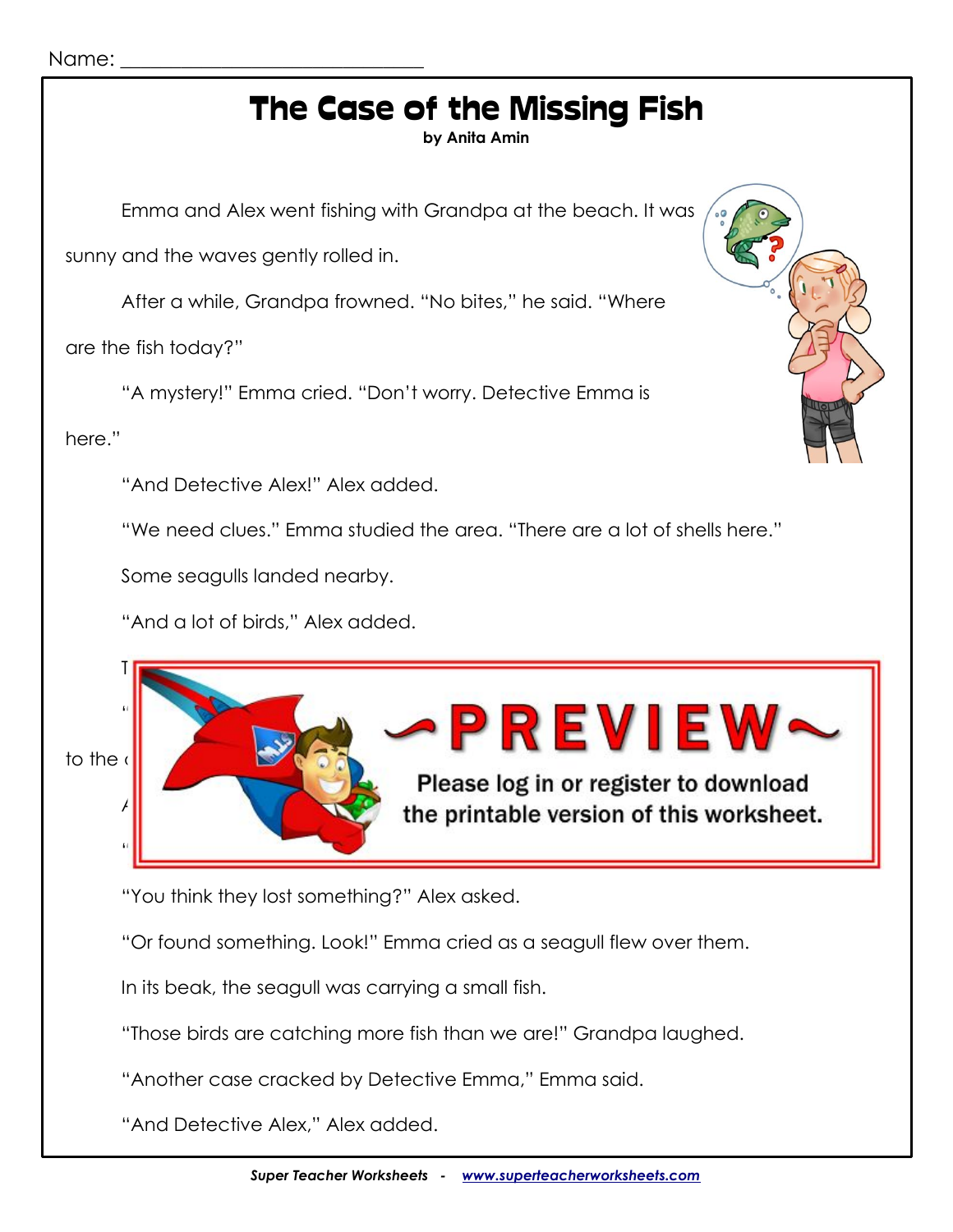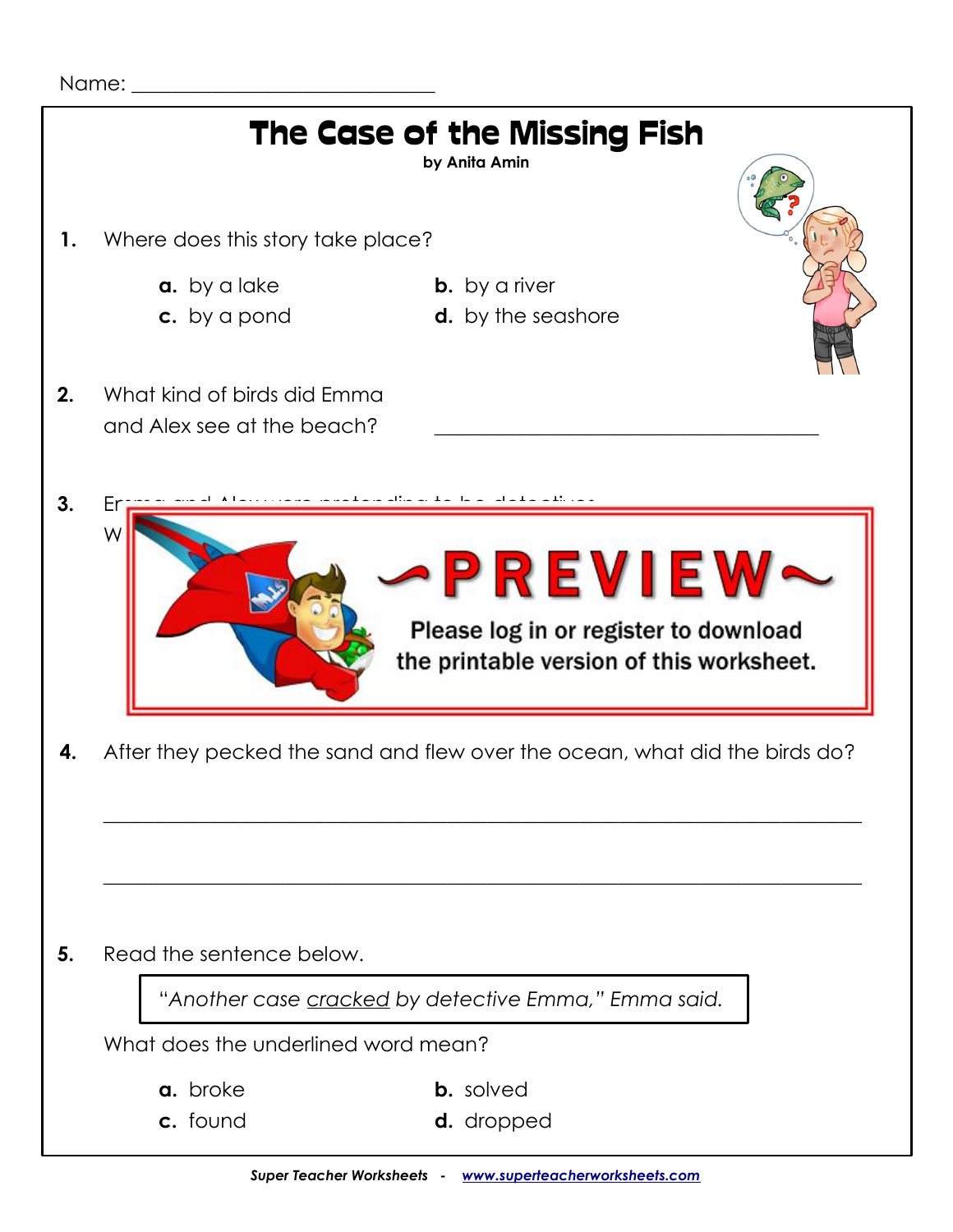

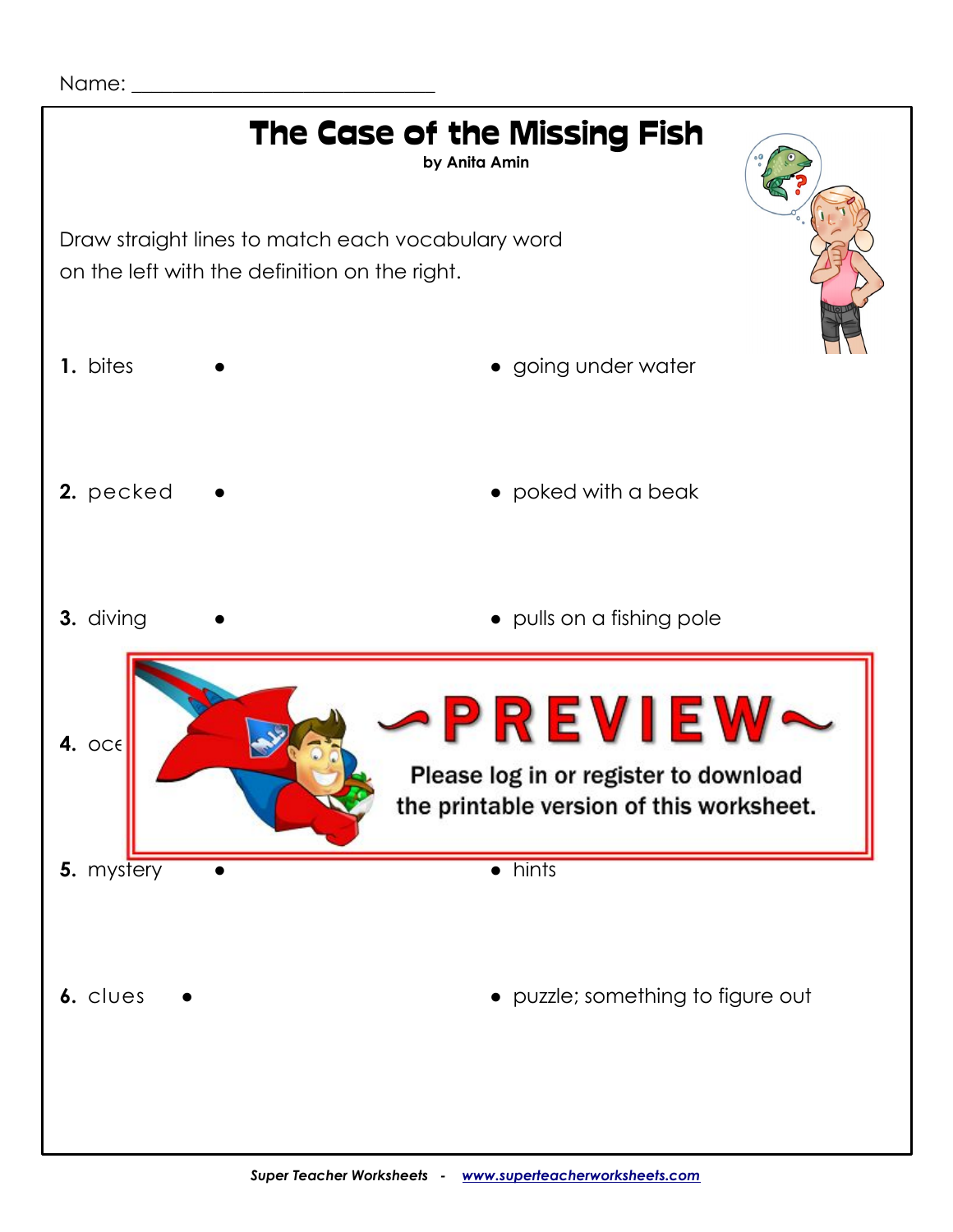## The Case of the Missing Fish

by Anita Amin

In the story, "Case of the Missing Fish," Emma and Alex try to solve a mystery. They want to figure out why grandpa isn't catching any fish.

Write about a mystery that you've solved. Tell what clues you used to solve the mystery.





# **PREVIEW-**

Please log in or register to download the printable version of this worksheet.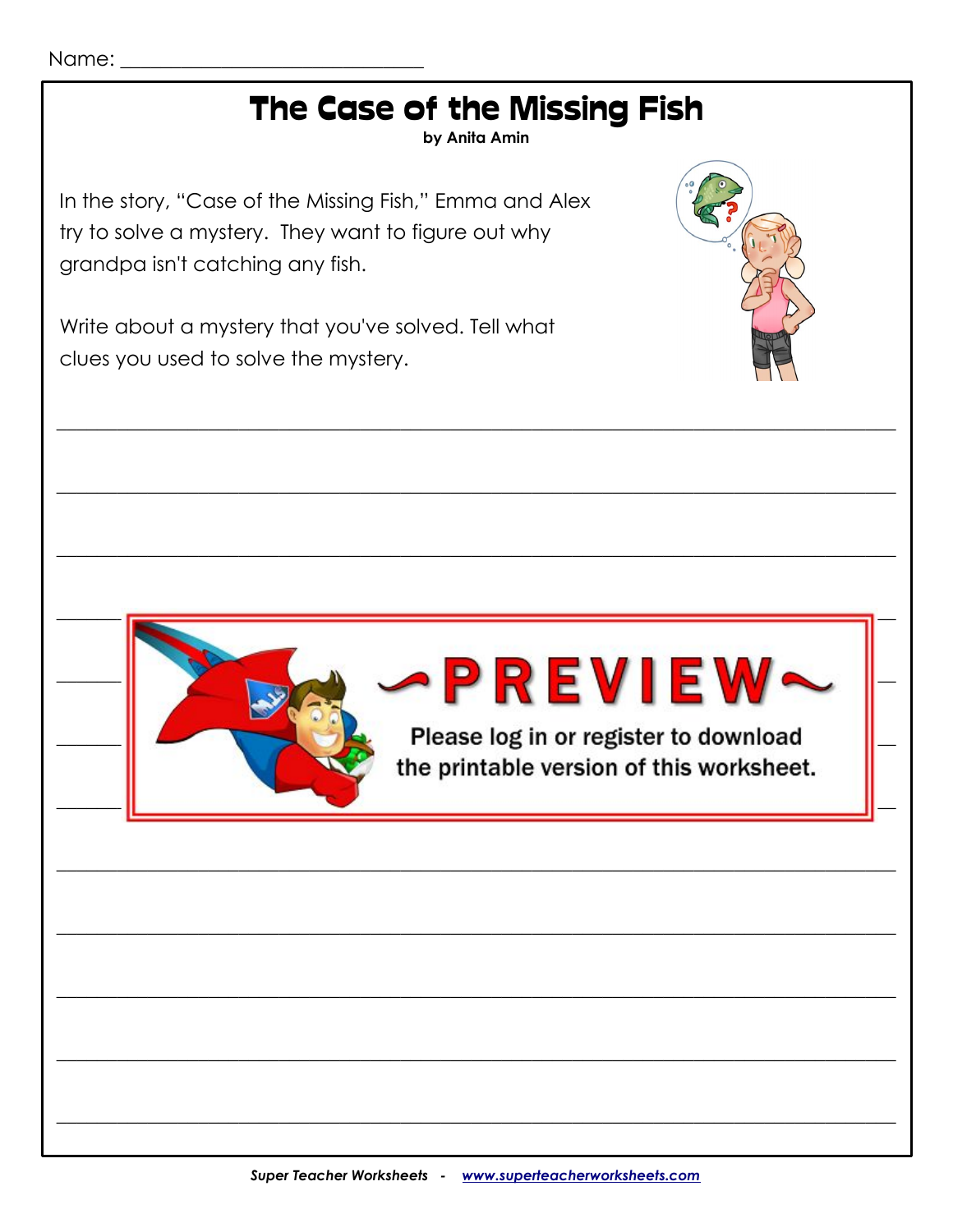### **ANSWER KEY**